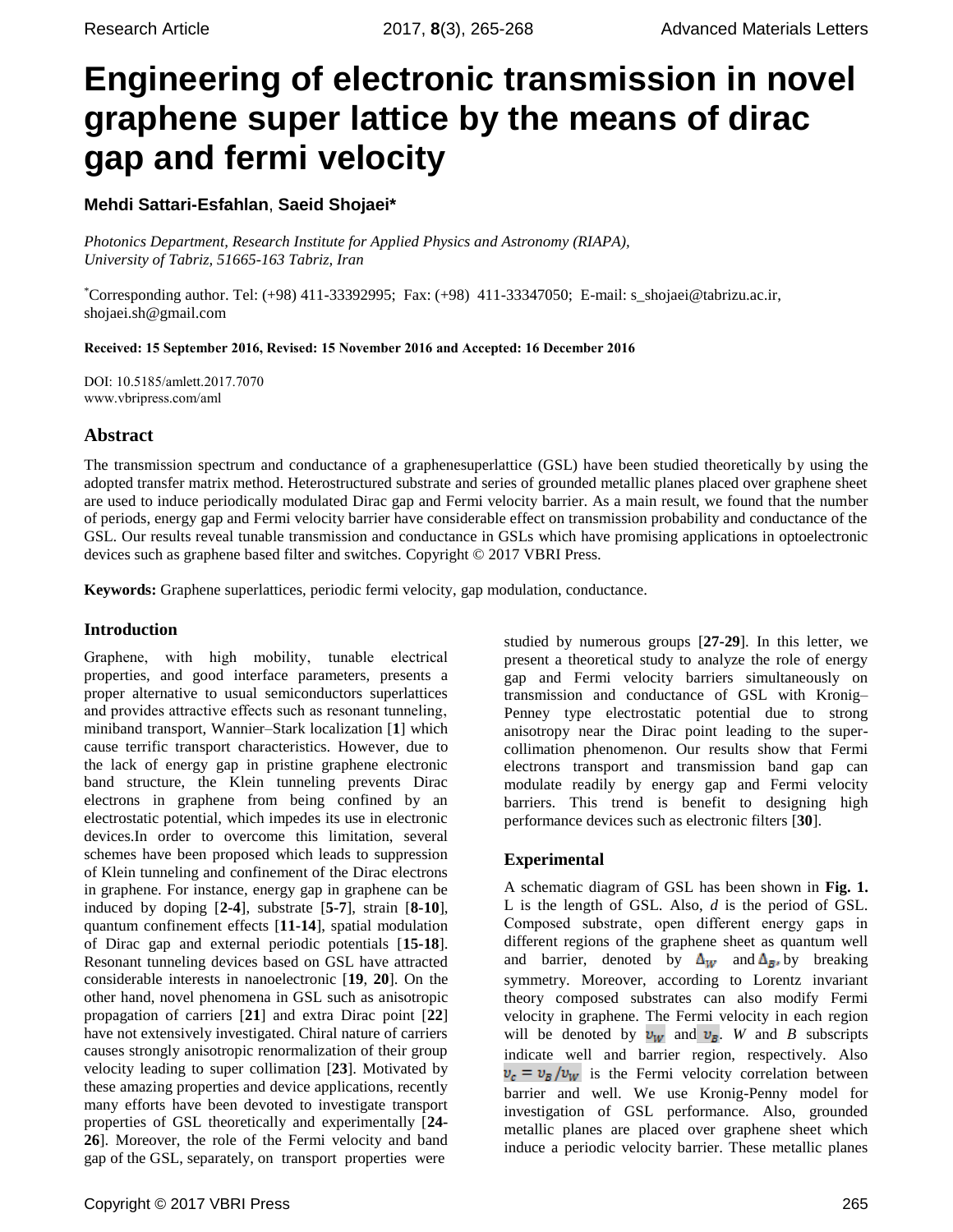do electron-electron interaction weaker; therefore reduce Fermi velocity in the relevant region [**31**].



**Fig. 1.** (Color online) Schematics view of the gapped GSL. Heterostructured substrate, shown by A, B shift ups Dirac cones and opens of the bandgap in relevant region of GSL, respectively. Also, different Fermi velocity in well and barrier make periodic Fermi velocity barrier in GSL. Top gates (TG) are metallic planes, positioned over grpahene, are responsible for creating Fermi velocity barrier, *d<sup>B</sup>* and *d<sup>W</sup>* are width of barrier and well, respectively.

In the vicinity of the Dirac points, the GSL electronic structure can be described by the Dirac-like equation. The effective 2D Dirac Hamiltonian for a gapped GSL is written as

$$
H = -i\hbar(v_F(\sigma, p)) + V(x)\hat{1} + \Delta(x)\sigma_z \tag{1}
$$

where,  $\sigma$  is a vector given by the Pauli matrices  $\sigma = (\sigma_x, \sigma_y)$   $\rho = (\rho_x, \rho_y)$  is the in-plane momentum operator,  $\Delta(x)$  is the graphene energy gap,  $V(x)$  is position dependent electrostatic potential. This is assumed to be uniform along the y-direction and to vary along the x-direction. According to Bloch's theorem, the electronic dispersion for infinite periodic structure, GSL is straightforward to obtain that the dispersion relation is given by

$$
\cos(k_x l) =\n\cos(k_B a) \cos(k_W b) +\n\frac{k_2^2 \hbar^2 v_B v_W - (E - V(x)B)^2 (E - V(x)W)^2 + \Delta}{\hbar^2 v_F k_B k_W} \sin(k_B a) \sin(k_W b)\n\tag{2}
$$

Transmission probability,  $T<sub>1</sub>$  is given  $by T = 1 - \frac{21}{T}$  where  $T_{21}$ ,  $T_{22}$  are two elements of transfer matrix,  $\mathbf{T}$ , and the  $\mathbf{T}$ -matrix for multibarrier potential can be written as

$$
T_n = R_W^{-n}(d) [R_W(d) \mathcal{T}(0)]^n
$$
 (3)

where, *n* is the number of period. The zero-temperature conductance's given by [**32**]

$$
G = 2g e W / v_F h^2 \int_{-\pi}^{\pi} \mathcal{T}(E_F, \alpha, v_b) \cos \alpha \, d\alpha \tag{4}
$$

where,  $G_0 = 2e^2/h$ ,  $g = 4$  is the degeneracy of electron states in graphene. *W* is the sample width that we choose it as  $d_B$ .

#### **Results and discussion**

**Fig 2.a** shows the transmission profile of GSL. From figure it is clear that gaps created in transmission spectrum are modulated by energy gap opened in barrier region. The reason is suppression of Klein tunneling with increasing barrier height. For lower incident energy (E) only one transmission gap created for higher barrier energy gap (barrier height). Secondary gap appears for higher incident energy; also it is observed that the width of secondary gap is increased and blue-shifted with increasing incident energy. Wide gap is created for incident energies bigger than 100 meV where barrier height is very low (close to zero). These results show that the effect of barrier height or barrier band gap for certain value of well band gap is remarkable where low energy of incident Dirac electron is considered. According to Lorentz theory, metal strip adjacent graphene sheet induces a Fermi velocity barrier. From **Fig 2.b**, oscillation in transmission spectrum is increased with decreasing  $v_c$ . In contrast, for higher values of  $v_c$ , oscillation diminishes and energy gap increased. The number of extra Dirac points change if the difference in the Fermi velocity ratio is sufficiently high (i.e. Fermi velocity of barrier is sufficiently height).Therefore, Dirac gap and Fermi velocity barrier is key parameters to controlling resonant tunneling in GSL that benefit to design better resonant tunneling devices.



**Fig. 2.** (Color online) Contour plot of the electron transmission versus the incident energy E for (a) different barrier energy gaps,  $\Delta_{\mathbb{F}}$ , (b) Fermi velocity ratio ( $V_{\rm c}$ ).  $d_w = d_{\rm m} = 50$  nm and  $N=15$ ,  $\Delta_{\rm m} = 0.1$  eV.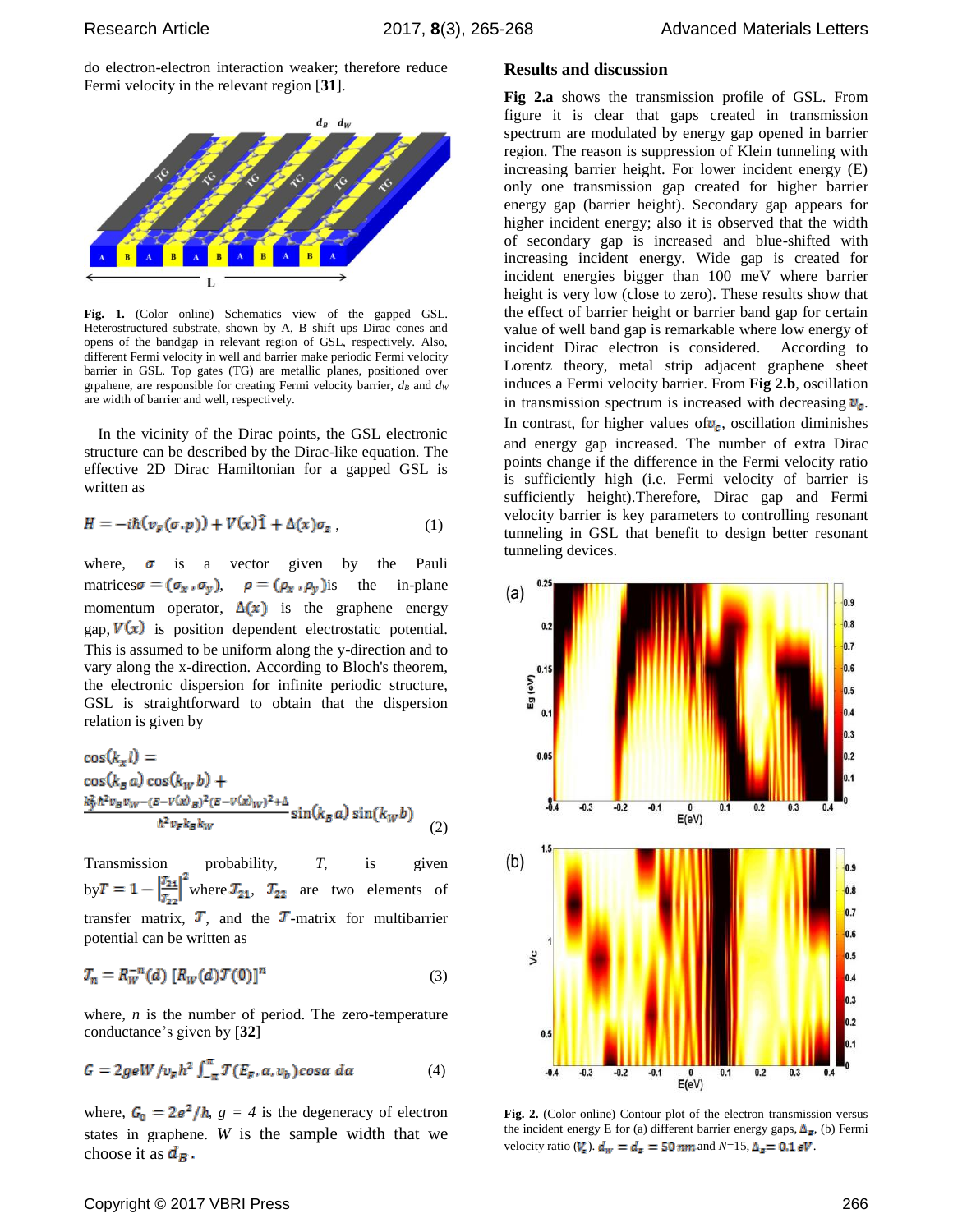



**Fig. 3.** (Color online) The effective conductance  $G^*$  as a function of incident energy for different  $N.d_w$ ,  $d_{\mathbf{r}} = 50$  nm,  $\Delta_{\mathbf{r}} = 0.1$  eV and  $V_{\rm c} = 1.3$ 

**Fig. 3.** presents the number of periodicity role on GSL conductance. For large number of periodicities duo to increased interference effects caused by lots of boundaries, oscillations are increased in conductance. Also, with increasing N, due to interband coupling of adjacent wells, transmission picks constitute minibands. The width of this minibands almost independent of N. From figure conductance grows with increasing incident energy. Overall conductance of smaller GSL is higher than larger ones. With increasing N, picks of conductance become sharper and their width are narrower.



Fig. 4. (Color online) The effective conductance  $G^*$  as a function of incident energy for different (a)energy gap( $\Delta_{\vec{r}}$ ) and  $V_{\vec{r}} = 1.3$ , (b) Fermi velocity ratio,  $\Delta_{\mathbf{z}} = 0.1$  eV.  $d_{\mathbf{w}} = d_{\mathbf{z}} = 50$  nm.

**Fig 4.a** depicts the effect of barrier band gap,  $\Delta_{\mathbf{B}}$  on conductance of GSL. It can be seen that the conductance has smooth trend for higher band gaps. Lower barrier band gaps cause the conductance to show multi peak treatment. From **Fig 4.b** it is observed that increasing Fermi velocity barrier, shifts the conductance stop region to lower energies that is because it moves the resonant states to higher energies. For negative incident energies Conductance has higher pick amplitudes for almost all values of  $V_c$  a lot of narrow small peaks are observed for very low incident positive energies where  $V_c$  is very small (red curve). By increasing the amount of  $V_c$ , these peaks are shifted to higher values of incident energies. Our finding has very good agreement with Vasilopoulos et.al results [**33**]. Torres *et al.* studied the effect of structure parameters of GSL on angle-resolved conductivity [**34**]. They found how the creation of minibands affects the conductivity. The advantage of our work compared to their work is considering the effect of one dimensional periodic potential (V(x)) and  $\Delta(x)$ , the graphene energy gap, that provide a useful tool to control the carrier transport in GSL.

#### **Conclusion**

In summary, we theoretically studied the conductance of GSL structure made by patterning graphene on nanostructured substrate and top grounded- gates. The effects of parameters like number of periods, *N*, ratio of Fermi velocity,  $V_c$ , Dirac barrier,  $\Delta_{\vec{B}}$ , have been analyzed in details. Our theoretical study offers a novel way in the control of the performance of the graphene-based nanoelectronic devices.

#### **References**

- 1. Grahn,H.T., World Scientific, **1995**. **DOI:**978-981-4501-25-5
- 2. Gebhardt, J.; Koch, R. J.;Zhao, W.; H¨ofert, O.; Gotterbarm, K.; Mammadov, S.; Papp, C.; G¨orling, A.;Steinr¨uck,H.-P and Seyller, T., *Phys. Rev. B*, **2013**, *87*, 155437. **DOI:**10.1103/PhysRevB.87.155437
- 3. Martins, T.B.; Miwa, R.H.; da Silva, A. J. R and Fazzio, A., *Phys. Rev. Lett*, **2007**, *98*, 196803. **DOI:**10.1103/PhysRevLett.98.196803
- 4. Wang, H.; Maiyalagan, T and Wang, X., *ACS Catalysis*, **2012**, *2*, 781.
- **DOI:**10.1021/cs200652y
- 5. Giovannetti, G.; Khomyakov, P. A.; Brocks, G.; Kelly, P.J and van den Brink, J, *Phys. Rev. B*, **2007**, *76*, 073103. **DOI:**10.1103/PhysRevB.76.073103
- 6. Ilyasov, V. V.; Meshi, B.C.; Nguyen, V.C.; Ershov, I. V and Nguyen, D. C., *The Journal of Chemical Physics*, **2014**,*141*, 014708. **DOI:**[10.1063/1.4885857](http://dx.doi.org/10.1063/1.4885857)
- 7. Zhou, S. Y.;Gweon, G-H.;Fedorov, A. V.; First, P.N.; de Heer, V.A.; Lee, D.-H.; Guinea, F.; Castro Neto, A.H and A. Lanzara.,*Nat Mater*, **2007**, *6*, 770. **DOI:**10.1038/nmat2003
- 8. Pereira, V. M.; Castro Neto, A. H., *Phys. Rev. Lett*, **2009**, *103*, 046801.
	- **DOI:**10.1103/PhysRevLett.103.046801
- 9. Low, T.; Guinea, F.;Katsnelson, M. I., *Phys. Rev. B*, **2011**, *83*, 195436. **DOI:**10.1103/PhysRevB.83.195436
- 10. Guinea, F, *Solid State Commun*, **2012**, *152*, 1437. **DOI:**[10.1016/j.ssc.2012.04.019](http://dx.doi.org/10.1016/j.ssc.2012.04.019)
- 11. Giavaras, J and Nori, F, *Phys. Rev. B*, **2012**, *85*, 165446.